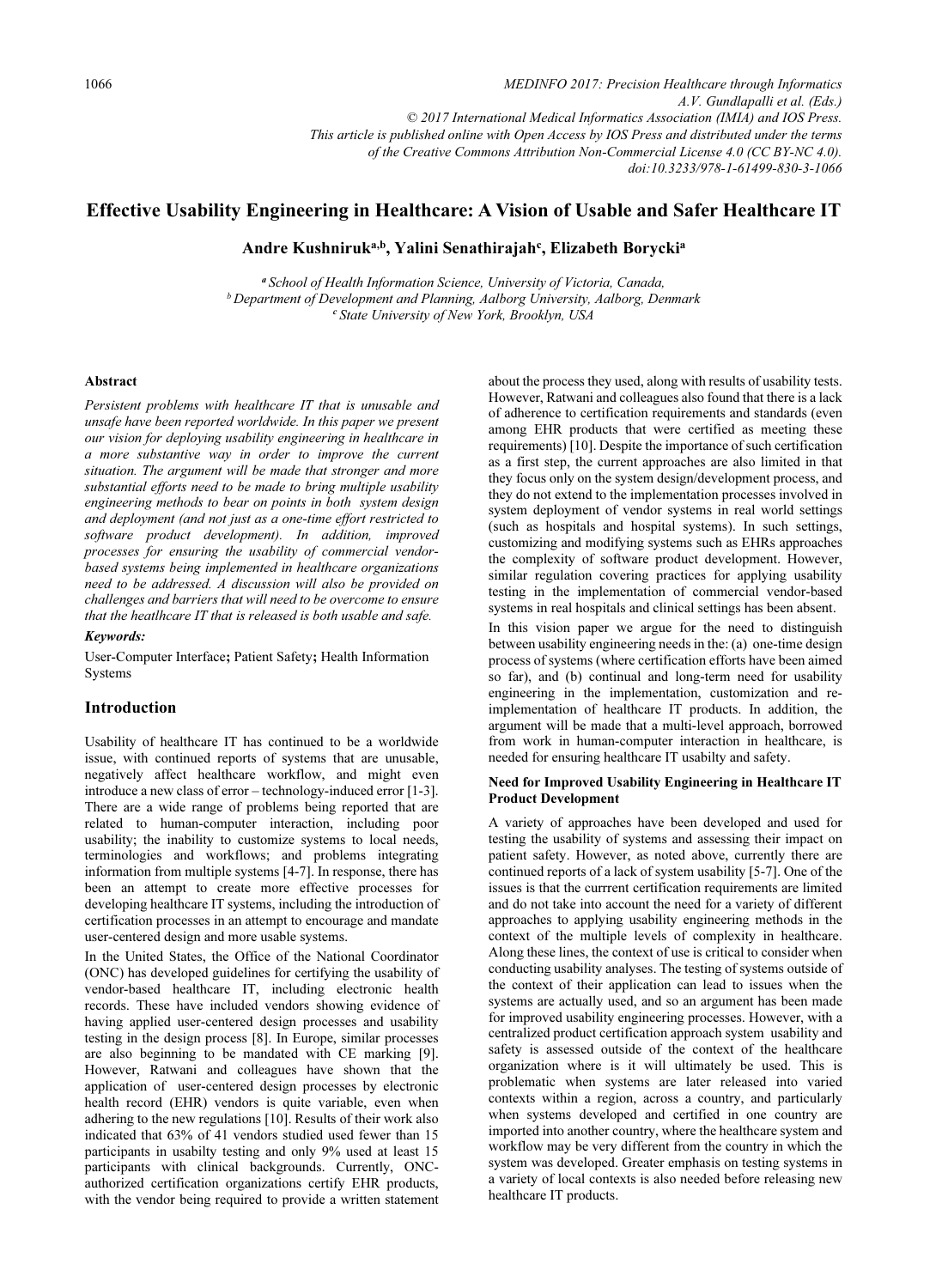### Need for Usability Engineering in Healthcare IT System Implementation and Customization

As noted above, usability certification processes are beginning to address the issue of a lack of usability of IT products. However, it should be noted that the centralized certification of vendor-based systems, such as EHRs, by regulatory bodies does not guarantee that such systems (post development) will either be usable or free from technology-induced error when later implemented in hospitals and healthcare settings. Along these lines, in this paper we also argue for the development of best practices for usability processes not only in system design and development, but also in the implementation of vendor-based EHR products in healthcare settings. This will be needed in order to ensure the entire process of implementation includes appropriate consideration for usability and safety. In our vision, which is based on advances in human-computer interaction, this would include a multi-level approach to testing and customizing commercial systems being implemented in healthcare settings.

## Towards a Layered Approach to Usability Engineering Throughout the SDLC

Work in usability engineering in healthcare has shown that the application of methods emerging from the field of humancomputer interaction need to be considered at multiple levels. Given the complexity of healthcare, it is not enough to test systems for human-computer interaction in isolation of their real use in complex and dynamic settings. Typical usability testing (such as it is specified currently by certification bodies) consists of observing and recording a small number of end users (e.g. physicians or nurses) as they interact with the system to carry out representative tasks (e.g. entering medication orders into a computer system). This level (which we refer to as Level 1) is useful to help identify and screen off surface level usability problems (such as labelling problems, navigational issues, font size issues, etc.). However, as shown in Figure 1, in order to ensure that healthcare IT will work properly in the context of carrying out work activities involving complex cognitive and social processes, Level 1 testing is not sufficient, and additional layers of testing will be required. (See Figure 1 for the proposed levels and their associated usability engineering methods listed on the right hand side of the figure.) As an example, Level 1 usability testing might involve observing physicians interacting with an EHR in isolation to carry out tasks and might determine that specific surface level aspects of the user interface need to be improved (such as making alerts and reminders more prominent on the computer screen). Although this might satisfy current certification requirements during the product's development, prior to releasing the system in hospitals it may also be important to know if the system integrates into daily work practices. For example, in the case of an EHR it might be important to know whether or not the system can be easily used

during actual clinical interactions or if it interferes with clinical reasoning. In order to more fully test systems, a second level of testing is then needed: clinical simulations, as illustrated as Level 2 in Figure 1. (The up arrow in the figure shows the typical recommended progression of testing from Level 1 up to Levels 2 and 3.)

Clinical simulations extend usability testing by examining systems under real or realistic conditions, settings and contexts of use. For example, in order to assess if an EHR system works as expected when a physician user interacts with it during a patient interview, a clinical simulation can be created whereby the user's (i.e. physician's) interactions with the system are recorded while they interact with either a real or standardized patient (i.e. someone playing the role of the patient). Such testing, although essential to ensure a system works in realistic contexts of use, is beyond the scope of current regulations or certifications. However, a variety of published studies have reported on how this type of clinical simulation can be set up with relatively low cost and high impact for improving the design, as well as customization, of EHR systems [19].

Although clinical simulations are useful in assessing the potential impact of systems on workflow and more complex cognitive activies of health professionals, they can never fully predict how a system will work under real conditions. Along these lines, additional testing in restricted live or near-live contexts of use is recommended (see Level 3 in Figure 1). Studies where this was done have indicated it was worth the effort in terms of reducing usability problems and avoiding errors [11].

## What Will be Required for this Improved Application of Usability Engineering in Healthcare?

Currently, a variety of usability methods and approaches exist that have been applied in projects and published in the health informatics literature. For example, work has been conducted in carrying out a wide range of usability tests, clinical simulations, and combinations of these approaches in order to improve heatlhcare IT usability and safety [19]. This has included work in: (a) improvement of software, (b) improvement of the process of development, (c) customization of vendor products and improvement in user training, (d) new approaches to software testing, and (e) selection and procurement of safe healthcare IT [12-20]. Along these lines, Marcilly and colleagues have argued for "evidence-based usability" in health IT, as the scientific body of reported methods that have proven effective has grown considerably [21]. Some of the results and methods that have emerged from this work have begun to be incorporated into regulatory processes in a number of countries [22]; however, progress in doing this has not kept up with the increasing reports of issues related to usability and safety of healthcare IT.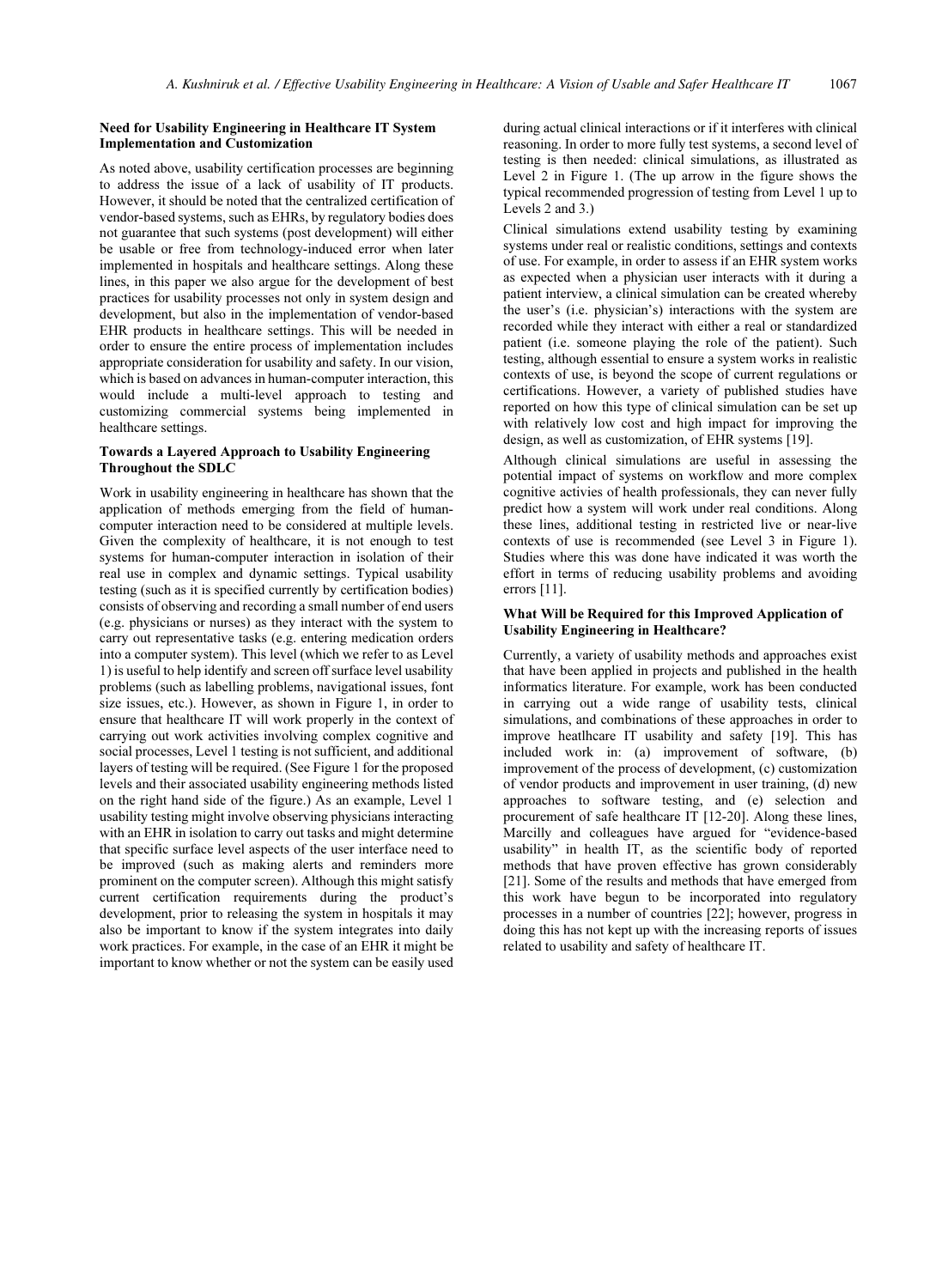# **Levels of System Testing**



# **Testing Methods**

**Clinical Simulations & Naturalistic Study** (detects organizational impact)

# **Clinical Simulation** (detects impact)

on workflow and cognition)

**Usability Testing** (detects surface usability problems)

Figure 1 - A Multi-layered Approach to Usability Engineering in Healthcare

Despite the research in this area, healthcare is still plagued by unusable and potentially unsafe systems. So the question remains as to what is needed for a vision of more usable and safer systems, and how can that vision be attained?

### Recommendations and Potential Directions

In order to achieve usable and safe healthcare IT, a number of recommendations and potential directions for further work and effort have emerged from the earlier discussion in this paper and are presented below.

Firstly, regarding more thorough usability evaluations, it is argued that all 3 levels in Figure 1 need to be considered when (a) developing health information technology or systems and (b) when customizing and deploying complex systems (such as EHRs) in real hospital and healthcare environments. It has been found that problems detected at Level 1 do not encompass the full range of usability issues. This will require going beyond current usability certifications and regulations to include multilevel usability evaluation. It will also require going beyond considering usability in the realm of system design and, as importantly, as part of organizational system deployment and implementation strategies. It will be essential to take into consideration the impact of local context when implementing healthcare IT.

Secondly, this vision will require certification and regulation with "teeth" that will involve more rigorous testing and lead to improved support and enforcement of basic usability principles. Along these lines, improved reporting mechanisms for the reporting of known usability and safety issues across the healthcare industry is needed globally (particularly as some systems are beginning to have a global market) [23-24]. Stronger regulatory measures will also be needed, specifying more stringent application of usability engineering approaches before certifying products.

Thirdly, a critical area that needs to be considered in making the vision of usable and safe systems a reality is the need for improved education about not only the importance of usability engineering and user-centered design, but also education about the full range of methods themselves that are included under these headings. This includes disseminating knowledge of alternative and emerging approaches at the levels of software designers, managers, clinical users and healthcare decision makers.

Fourthly, a critical issue that to some extent may prevent use of methods described in this vision paper is that of perceived cost and the amount of time it would take to use and apply methods known to lead to improved system usability and safety. Along these lines, there is growing evidence from studies on the costeffectiveness of applying more thorough and advanced usability engineering processes [25]. These findings need to be more widely disseminated to not only heatlhcare IT professionals, but also to government and hospital decision makers, particularly when it comes to system procurement. Some progress has been made in the recent application of usabiltiy engineering leading to improved healthcare IT procurement by requiring test installs of systems and having them undergo rigourous usability evaluation before selecting software products for implementation [26].

### Conclusion

A vision of healthcare IT can be conceived of where systems are seen as being highly usable; flexible within complex work activities; error-reducing, and sensitive to the contexts of different users, uses and locations. Unfortuately, reports continue to appear that seem to indicate that this ideal is not being met in many healthcare institutions [27]. To make the vision a reality will require considerably more effort along several fronts, including better dissemination of methods and